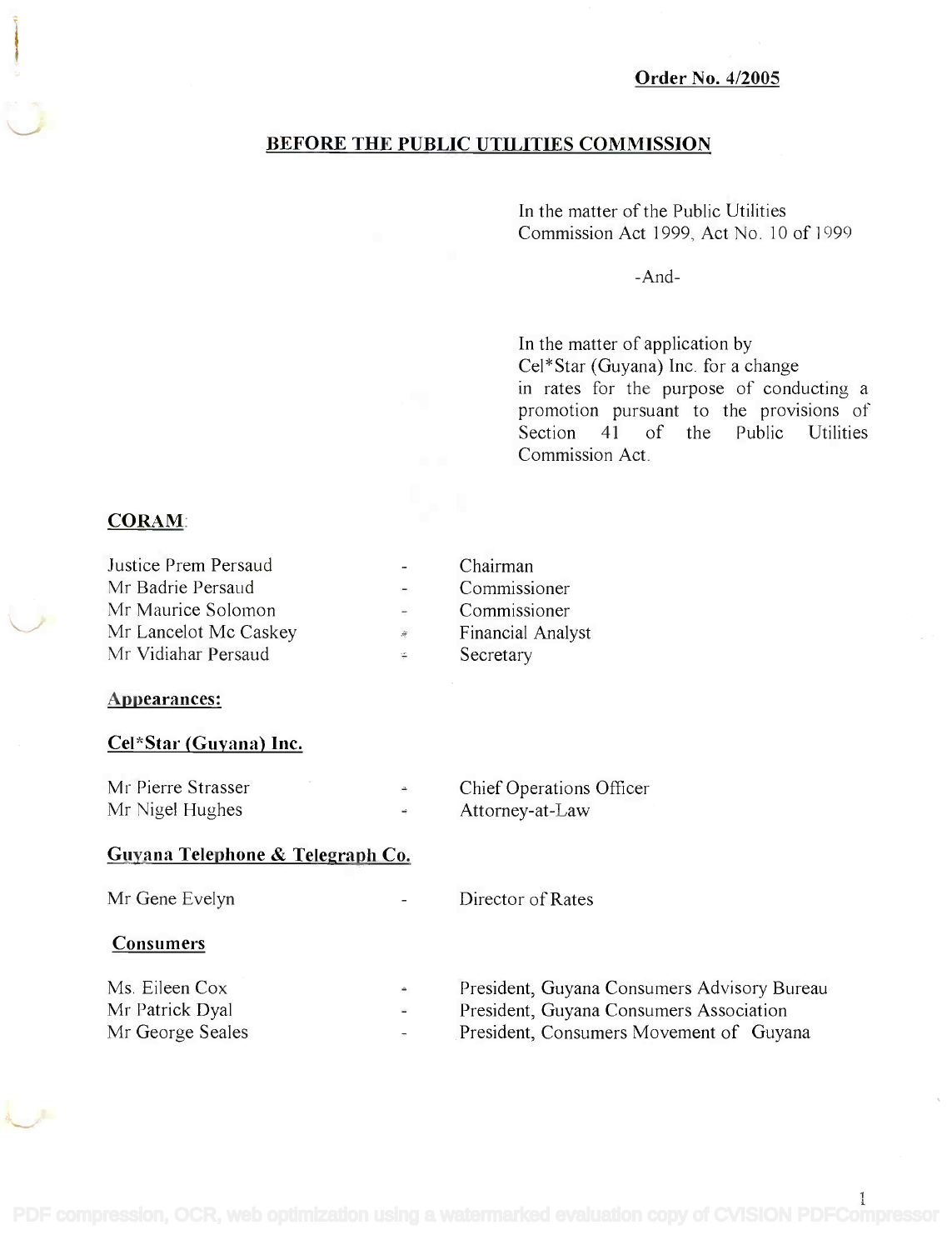### DECISION

Cel\*Star Guyana Incorporated (hereinafter referred to as the Applicant) operates in Guyana by Cel\*Star Guyana Incorporated (hereinafter referred to as the Applicant) operates in Guyana by virtue of a Licence dated the 21st day of February, 2001 and granted under section 7 of the virtue of a Licence dated the 21st day of February, 2001 and granted under section 7 of the Telecommunications Act, 1990 (Act No. 27 of 1990). The Applicant is a company registered Telecommunications Act, 1990 (Act No. 27 of 1990). The Applicant is a company registered under the Companies Act 1991 (Act no. 29 of 1991), whose registration number is 4715. under the Companies Act 1991 (Act no. 29 of 1991), whose registration number is 4715.

The said Licence is granted to the Applicant to:

- 1. Establish, operate and maintain a GSM 900 MHz Cellular Radio Telephone System, 1. Establish, operate and maintain a GSM 900 MHz Cellular Radio Telephone System, which is hereby declared a public telecommunication system in keeping with section which is hereby declared a public telecommunication system in keeping with section 9 of the Telecommunications Act No. 27 of 1990; and 9 of the Telecommunications Act No. 27 of 1990; and
- 2. do all or any of the acts specified in Schedule 3 of the said Licence and to provide 2. do all or any of the acts specified in Schedule 3 of the said Licence and to provide Cellular Radio Telephone Service throughout the Licensed Area, provided that the Cellular Radio Telephone Service throughout the Licensed Area, provided that the Licensee may provide international service only through interconnection and other Licensee may provide international service only through interconnection and other Licensed Telecommunications Operators. Licensed Telecommunications Operators.

The Public Utilities Commission (PUC) is a body corporate established by the Public Utilities The Public Utilities Commission (PUC) is a body corporate established by the Public Utilities Commission Act 1990 (Act No. 29 of 1990) which Act has been repealed and replaced by the Commission Act 1990 (Act No. 29 of 1990) which Act has been repealed and replaced by the Public Utilities Commission Act 1999 (Act No. 10 of 1999). The Public Utilities Commission is Public Utilities Commission Act 1999 (Act No. 10 of 1999). The Public Utilities Commission is a consumer-driven entity with regulatory powers and responsibilities and is responsible for every a consumer-driven entity with regulatory powers and responsibilities and is responsible for every public utility providing a service including cellular mobile providers (section 4 (1) (b) of the public utility providing a service including cellular mobile providers (section 4 (1) (b) of the PUC Act). Such regulation includes the jurisdiction to determine the change of rates of such PUC Act). Such regulation includes the jurisdiction to determine the change of rates of such utilities. utilities.

On or about the 18<sup>th</sup> day November, 2005 by way of application, from the Attorneys-at-Law, acting on behalf of the Applicant, Cel\*Star Guyana Inc., proposes a change in rates for the acting on behalf of the Applicant, Cel\*Star Guyana Inc., proposes a change in rates for the provision of cellular services for the purpose of conducting a promotion, pursuant to section 41 provision of cellular services for the purpose of conducting a promotion, pursuant to section 41 of the Public Utilities Commission Act No. 10 of 1999. of the Public Utilities Commission Act No. 10 of 1999.

The said application sought a modification of Option 1 of the Pre-Paid and Post- Paid package The said application sought a modification of Option 1 of the Pre-Paid and Post- Paid package for the purpose of a four month promotion, commencing from December 15th, 2005 to for the purpose of a four month promotion, commencing from December 15th, 2005 to Aprill5th, 2006. April15th, 2006.

The proposed four month promotion offers to the Applicant's Post and Pre-Paid customers who The proposed four month promotion offers to the Applicant's Post and Pre-Paid customers who have used \$3,000 worth of minutes within the month, to receive free on-network calls for the rest have used \$3,000 worth of minutes within the month, to receive free on-network calls for the rest of the month. This offer, the proposal explains, will be monthly and will be reset at the beginning of the month. This means, according to the Applicant, that each customer will have to beginning of the month. This means, according to the Applicant, that each customer will have to reach a monthly usage of \$3,000 before they qualify for the free on-network calls within the reach a monthly usage of \$3,000 before they qualify for the free on-network calls within the period of the month. period of the month.

The Applicant states that their recurring RPU (Revenue per User) is US\$15.04 (G\$3,000), and The Applicant states that their recurring RPU (Revenue per User) is US\$15.04 (G\$3,000), and once the customer usage reaches this point, it becomes more economical for the Applicant to provide the service in addition to providing greater savings to the customer. The Applicant states provide the service in addition to providing greater savings to the customer. The Applicant states that they understand the importance of providing affordable communication service for that they understand the importance of providing affordable communication service for Guyanese, particularly during the present times of increasing security concerns which gives the Guyanese, particularly during the present times of increasing security concerns which gives the family more reasons for staying in communication. They argue further, that it allows the family more reasons for staying in communication. They argue further, that it allows the Applicant to give back to its customers for Christmas, the season of giving, during which Applicant to give back to its customers for Christmas, the season of giving, during which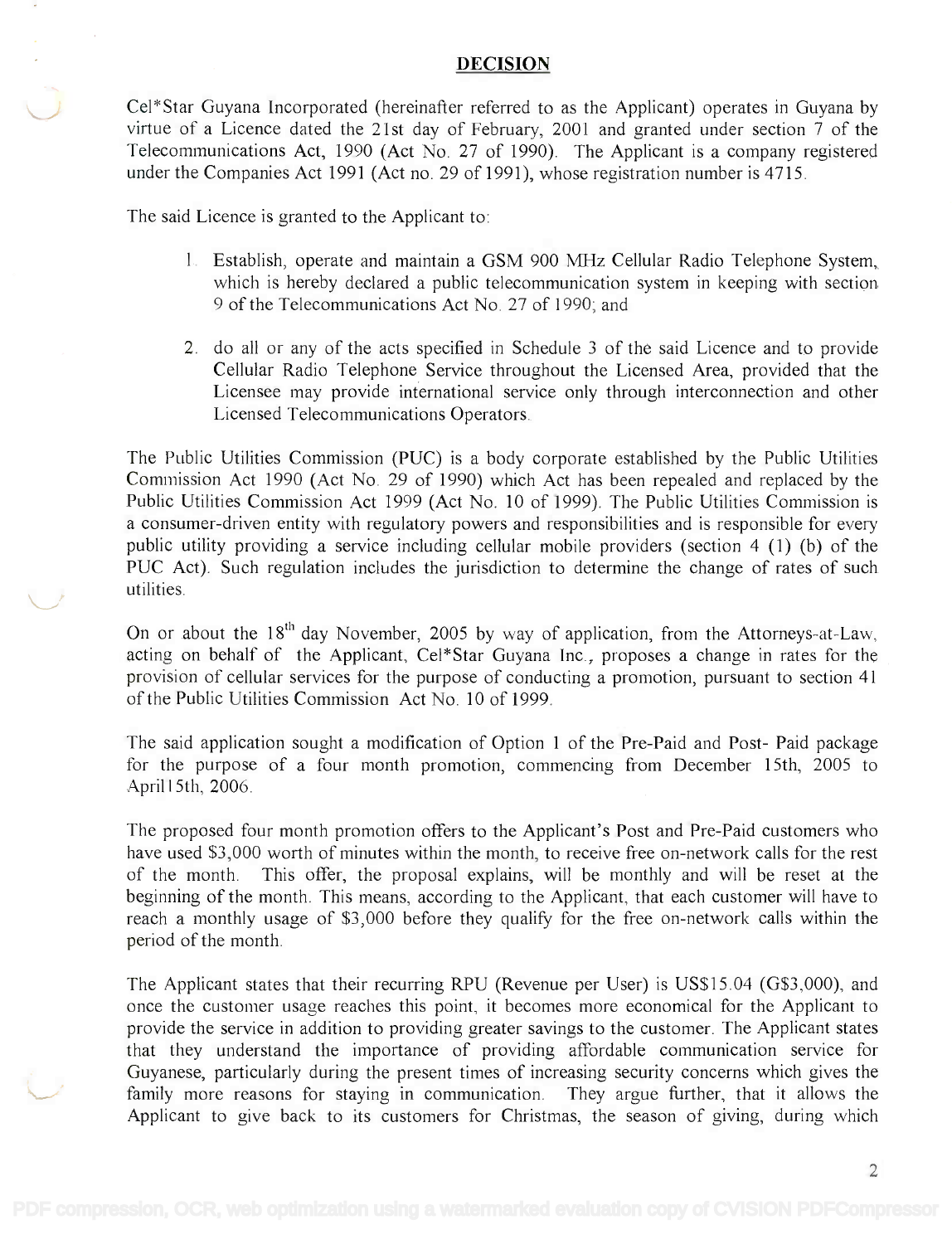communication is important for friends and family, to keep in touch, and share greetings and communication is important for friends and family, to keep in touch, and share greetings and good cheer. good cheer.

The Public Utilities Commission, acting pursuant to section 41 of the Public Utilities The Public Utilities Commission, acting pursuant to section 41 of the Public Utilities Commission's Act, No. 10 of 1999, held a public hearing on the  $12<sup>th</sup>$  December, 2005 at 1330 hrs in the Boardroom of the office of the Public Utilities Commission, situate at 298 Church Street, in the Boardroom of the office of the Public Utilities Commission, situate at 298 Church Street, Queenstown, Georgetown. Queenstown, Georgetown.

At the aforementioned Public Hearing, the representative from Guyana Telephone and Telegraph At the aforementioned Public Hearing, the representative from Guyana Telephone and Telegraph (GT&T), Gene Evelyn, Director of Rates, indicated that the present application is merely a (GT&T), Gene Evelyn, Director of Rates, indicated that the present application is merely a variation of the August 2005 application by Cel\*Star Guyana Inc. and it is his Company's variation of the August 2005 application by Cel\*Star Guyana Inc. and it is his Company's opinion, a way of circumventing what the Applicant's August 2005 application was seeking. opinion, a way of circumventing what the Applicant's August 2005 application was seeking. The GT&T representative also queried the financial viability of the Applicant and suggested that The GT&T representative also queried the financial viability of the Applicant and suggested that the matter should be considered on the  $15<sup>th</sup>$  December, 2005, along with the August 2005 application. application.

Attorney-at-Law for the Applicant, Mr Nigel Hughes stated that any change in rate is a variant Attorney-at-Law for the Applicant, Mr Nigel Hughes stated that any change in rate is a variant and that the present application is for a limited period of time and is not designed to circumvent and that the present application is for a limited period of time and is not designed to circumvent the August 2005 application. All changes in rate he stated will have to be approved by the the August 2005 application. All changes in rate he stated will have to be approved by the Public Utilities Commission. Further, that Christmas is a time for promotions and should the Public Utilities Commission. Further, that Christmas is a time for promotions and should the application wait until the  $15<sup>th</sup>$  December, 2005, for determination, there will be insufficient time to conduct the promotions. He further stated that the promotion affects no other party since the to conduct the promotions. He further stated that the promotion affects no other party since the calls are restricted to 'on-network' calls only. calls are restricted to 'on-network' calls only.

The President of the Guyana Consumers' Association Mr. Partick Dyal advocated no delay in the The President of the Guyana Consumers' Association Mr. Partick Dyal advocated no delay in the Public Hearing of the present application, stating that it is a Christmas promotion, that the Public Hearing of the present application, stating that it is a Christmas promotion, that the consumer would gain and he sees no link between the two applications since the August 2005 consumer would gain and he sees no link between the two applications since the August 2005 application is for a longer period and the present application for 16 weeks. application is for a longer period and the present application for 16 weeks.

The Commission having given due consideration to all the aforementioned finds that:

- i) The Application is separate and apart from the August 2005 filing;
- ii) No other utility will be adversely affected by the application which is restricted to "on-network calls only", and orders as follows: **"on-network calls only",** and orders as follows:-

### **ORDER**

- i) The Application is granted for the period  $15<sup>th</sup>$  December, 2005 to  $31<sup>st</sup> March, 2006$
- ii) Applicant is to file returns showing the present customer base as at  $15<sup>th</sup>$  December, 2005 and subsequent consumer base as at the  $15<sup>th</sup>$ day of each and every month, and on the  $31<sup>st</sup>$  March 2006, during the subsistence of the order; and the subsistence of the order; and